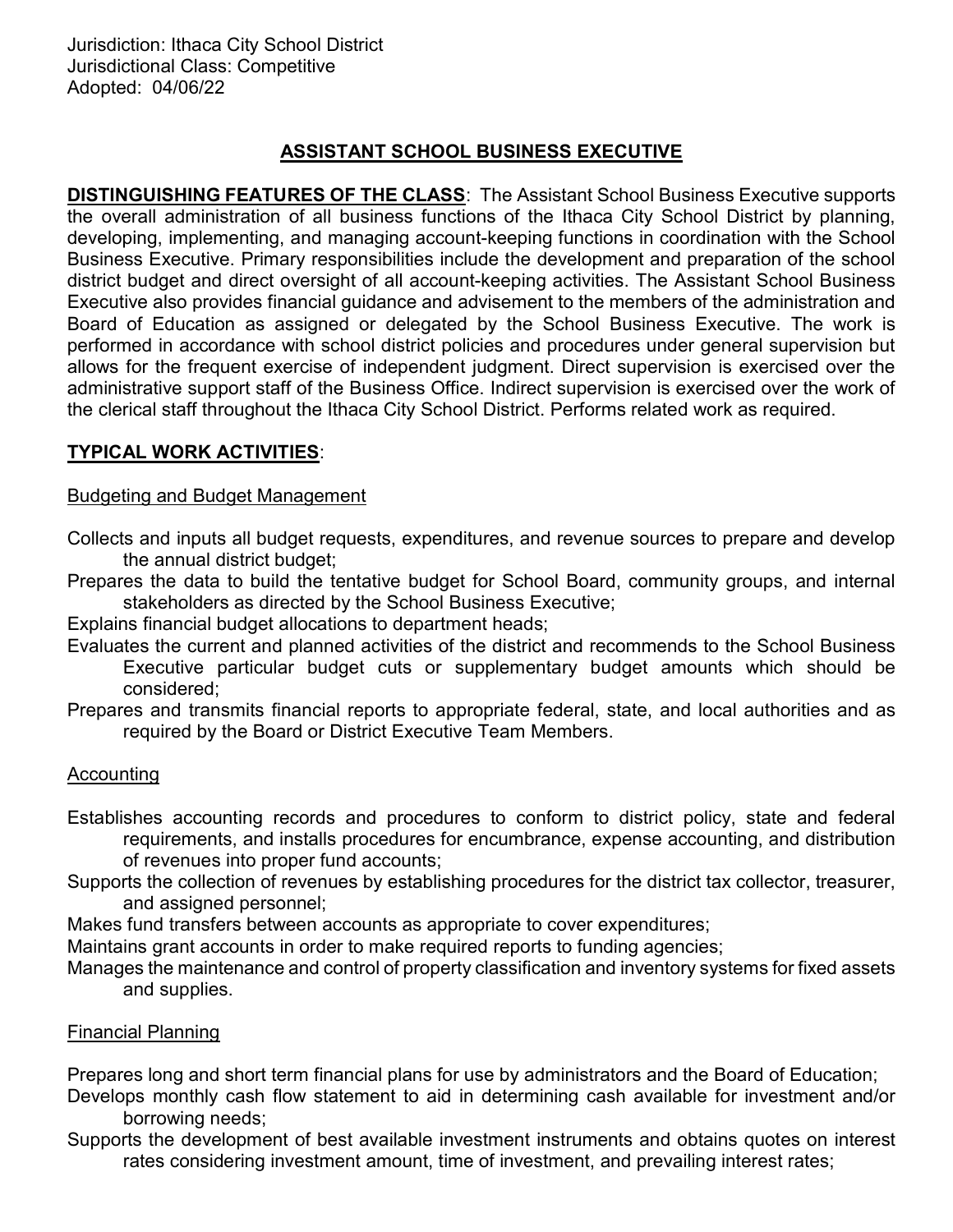### Assistant School Business Executive Page 2

### Typical Work Activities - continued

Supports the development of plans for long term borrowings by use of capital notes and/or serial bonds including the preparation of repayment schedules and development of data for bond sale prospectus;

Arranges for sale of bonds in cooperation with bond consultants;

Provides fiscal, statistical, and business management information in support of state and federal grant applications for district projects.

### Business Management

Serves as the designated liaison with the Auditor, Treasurer, BOCES Chief Business Officer, and other financial authorities, including State and Federal financial officials;

Manages all financial aspects of capital improvement projects;

Provides financial and other data for negotiating teams, fact finder, mediator, arbitrator, or representatives of employee organizations;

Supports the development of district insurance and risk management programs;

Periodically audits insurance coverage against inventories, appraisals, liabilities, and replacement cost;

Supports the monitoring of insurance requirements to assure timely review, renewal, revision, or cancellation;

Supports district compliance with Freedom of Information Law requests.

## **Purchasing**

Works with the purchasing agent to establish a calendar of purchasing activities to assure timely ordering and delivery of goods and services;

Assists in writing specifications based on requests for supplies, services, and equipment;

- Determines needs for formal bidding, purchases through state contracts, sources exempt from bidding law, and those obtainable by direct purchase;
- Supports bid advertising in accordance with law and may open and analyze bids to determine low bidder conformance to specifications.

## **Supervision**

Directly supervises staff of Business Office as assigned by the School Business Executive and indirectly supervises district-wide clerical.

# FULL PERFORMANCE KNOWLEDGES. SKILLS. ABILITIES. PERSONAL CHARACTERISTICS:

Thorough knowledge of business administration procedures; thorough knowledge of accounting methods and budgetary procedures; thorough knowledge of the techniques of monitoring expenditure of funds; thorough knowledge of debt and investment management; thorough knowledge of purchasing and inventory practices; good knowledge of the principles of cost analysis; strong supervisory skills; strong interpersonal skills; skill in organizing and consolidating narrative and tabular information into a clear, logical, fiscal plan; ability to communicate effectively both orally and in writing; ability to identify and anticipate financial problems and needs; ability to identify and set priorities; ability to verbally explain and defend budgets; ability to interpret financial reports; good judgment; integrity; thoroughness; physical condition commensurate with the duties of the position.